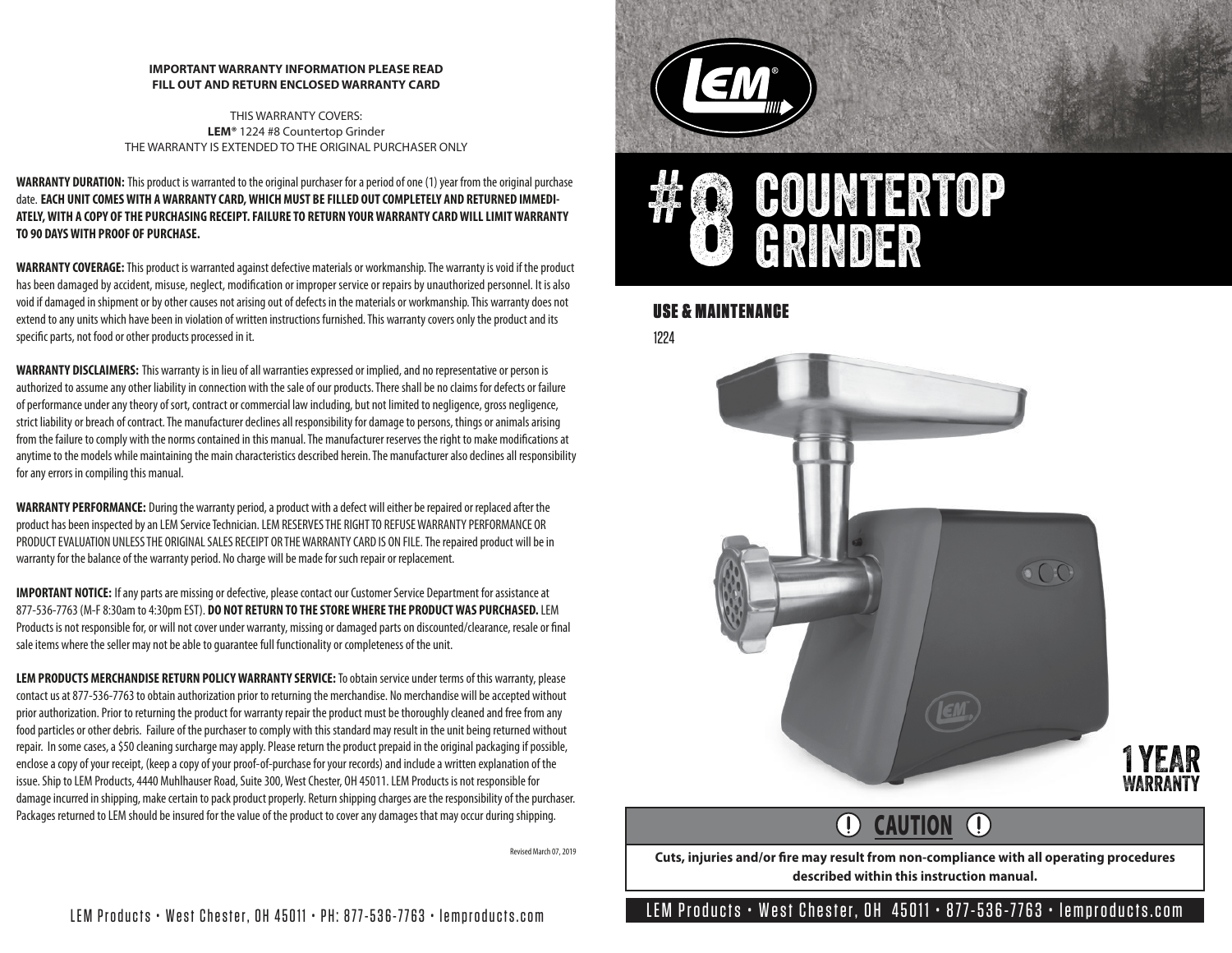#### $\bigcirc$ **CAUTION**  $\left( \Gamma \right)$

Before using the device for the first time please make sure to read carefully and thoroughly **through these operating instructions and the safety advice. Familiarize yourself completely with the functions of the appliance.**

## GENERAL WARNINGS AND SAFETY INFORMATION

1. Read all of these instructions carefully.

- 2. Always ensure that the appliance is properly assembled and safely set up before use.
- 3. **DO NOT** leave the appliance unattended if it can be switched on and operated.
- 4. **CAUTION:** This appliance is not recommended for use near or by children or persons with certain disabilities. Set up and store the appliance out of reach of children. When not in use, store device in a secure and dry place out of reach of children.
- 5. Store appliance in upright position to extend life of motor.
- 6. The appliance must be connected to a 110V AC electric supply only.
- 7. This appliance has a polarized plug (one blade is wider than the other). To reduce the risk of electric shock, this plug will fit in a polarized outlet one way. If the plug doesn't fit fully in the outlet, reverse the plug. If it still does not fit, contact a qualified electrician. **DO NOT** modify the plug in any way.
- 8. **DO NOT** operate with a damaged cord or plug, after the unit malfunctions, has been damaged in any way or if appliance has been immersed in water or other liquid. Return unit to LEM Products for assessment and repair.
- 9. Always unplug unit when not in use, when changing parts or cleaning.
- 10. Never unplug by pulling on the power cord, always pull directly on the plug itself.
- 11. **DO NOT** let cord hang over edge of table or counter, contact sharp edges or touch hot surfaces.
- 12. Indoor use only. To protect against the risk of electrical shock, never immerse the device in water and do not expose the device to rain or moisture. **WARNING:** In the event the device should fall into water, remove the plug from the wall socket before attempting to remove the unit from the water. If submergence occurs, have the appliance examined by an authorized technician before use.
- 13. To protect against the risk of electrical shock, **DO NO**T use the appliance if your hands are wet or if you are standing on a wet floor. **DO NOT** use the appliance if it is wet or moist. **DO NOT** operate this device with wet hands or bare feet. **DO NOT** operate near running water.
- 14. The appliance is designed exclusively for domestic use and not for commercial purposes.
- 15. **DO NOT** use the appliance to grind bones, deep frozen food, hard items or non-food items.
- 16. Use the appliance with the supplied accessories only. **WARNING:** The use of attachments not recommended or sold by the manufacturer may cause injury, damage to personal property, and may void your warranty.
- 17. **WARNING: DO NOT** use while under the influence of alcohol or drugs (prescription or non-prescription) as these may impair user's ability to properly assemble or safely operate the appliance.
- 18. The manufacturer declines any responsibility in the case of improper use of this product. Improper use of this product voids the warranty.
- 19. Avoid contacting moving parts. Wait until all parts have come to a complete stop and disconnect from the power source before removing or changing any parts of the grinder.
- 20. **WARNING:** Never feed food into grinder by hand as serious injury may occur, always use provided Meat Stomper.
- 21. **WARNING: DO NOT** use fingers to scrape food away from the grinding plate while the grinder is running, doing so may cause serious injury.
- 22. Thoroughly hand-wash all grinder parts in warm soapy water prior to use. **DO NOT** soak. **NOT DISHWASHER SAFE** (discoloration may occur).
- 23. Tie back loose hair and clothing. Remove neckties, rings, watches, bracelets or other jewelry before operating the grinder.
- 24. **DO NOT** operate the grinder without the pan in place.
- 25. **DO NOT** run grinder without meat in the Grinder Head, severe damage to the Grinder Head and Auger could result.
- 26. Use grinder on a level, stable surface to prevent tipping. Never move the grinder while unit is in use.
- 27. **WARNING:** Knife and plates are **SHARP!** To avoid injury, use extreme caution when handling.

# 28. SAVE THESE INSTRUCTIONS

# WARNING!

**Only use the included meat stomper when feeding food into the grinding head. DO NOT push food into the throat with your fingers — Serious injury could occur.** 

# GRINDER USAGE AND OPERATION

#### **STUFFING SAUSAGE**

- 1. Grind the meat.
- 2. Attach the Grinder Head (#8) to the motor housing.
- 3. Insert the Auger (#14) into the Grinder Head, geared end first.
- 4. Place the Stuffing Plate (#18) on the auger stud pin. (Make sure the notch in the stuffing plate is matched to the locator pin in the grinder head.)
- 5. Place the Stuffing Tube (#3) in the Retaining Ring (#19) and hand tighten the ring on the Grinder Head (#8).
- 6. Place the Meat Pan (#1) on the upright part of the Grinder Head (#8).
- 7. The grinder is now ready for stuffing sausages.

### **MAKING SAUSAGES**

Slide casing of choice onto Stuffing Tube (#3).

Mix the course ground meat with the seasonings and add to the Meat Pan (#1). Turn on grinder. Use the Meat Stomper (#2) to gently push the meat into the Grinder Head (#8). Do not force the meat too quickly, allow the grinder to do the job.

#### **FOR BEST RESULTS KEEP THROAT OF GRINDER HEAD AS CLEAN AND CLEAR AS POSSIBLE.**

\*Over use of Meat Stomper (#2) may cause juice/meat to back up into grinder motor, voiding warranty.





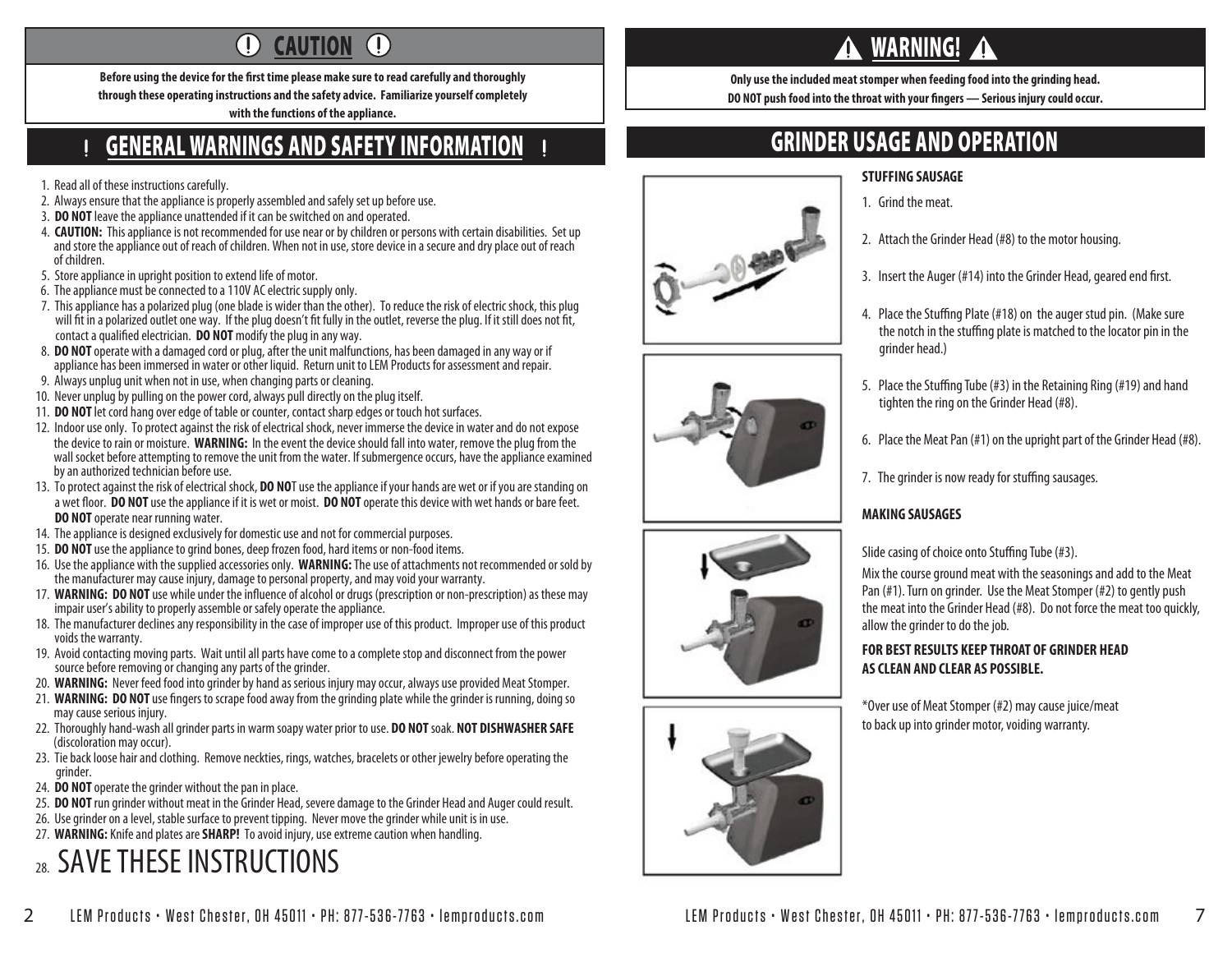#### $\left( \mathbf{l}\right)$  $\left( \mathrm{I}\right)$ **CAUTION**

**Before cleaning, assembling or disassembling meat grinder, make sure the grinder motor is OFF and the plug is removed from the outlet/power source.**

# GRINDER ASSEMBLY AND OPERATION

### **GRINDER ASSEMBLY**

on the motor.





- should be facing out and flat against the grinder plate when properly installed.) 4. Place one of the Grinding Plates (depending on desired consistency) onto the Auger (#14). (Make sure the notches on the grinder plate
	- 5. Screw the Retaining Ring (#19) onto the Grinder Head (#8) until it is firmly tightened. Hand tighten only.

are matched to the locator pin in the grinder head.)

1. Attach the Grinder Head (#8) to the motor housing it will be necessary to push the Release Button (#34) when putting the head

2. Insert the Auger  $(#14)$  into the grinder head, the geared end first.

3. Place the Grinder Knife (#15) onto the auger stud. (The cutting edges

- 6. Place the Meat Pan (#1) on the upright part of the grinder head.
- 7. Now the grinder is ready for use.

### **GRINDING**

Cut the meat into 4" x ¾" strips. Make sure to remove all bones, gristle and sinew. Put the meat in the Meat Pan (#1). Turn on the grinder. Use the Meat Stomper (#2) to gently push the meat into the Grinder Head (#8). DO NOT force the meat too quickly, allow the grinder to do the job.

### **FOR BEST RESULTS KEEP THROAT OF GRINDER HEAD AS CLEAN AND CLEAR AS POSSIBLE.**

#### **CAUTION**  $\left( \left| {}\right\rangle \right)$

Cuts, injuries and/or fire may result from non-compliance with all operating procedures **described within this instruction manual.**

# TIPS FOR OPERATION



- Cord storage is under motor housing.
- If the grinder is locked, turn grinder off, allow it to come to a complete stop, then press the reverse button. If this does not unlock the grinder, turn the unit off, unplug the electrical cord from the outlet and disassemble the grinder head and remove the obstruction. Reassemble and continue grinding.

## Reverse button

# CLEANING AND MAINTENANCE

### **HOW TO CLEAN YOUR GRINDER:**

### **GRINDER PARTS ARE NOT DISHWASHER SAFE. DISCOLORATION MAY OCCUR.**

**TIP:** Meat remaining in the grinder head may be moved through by passing a slice of bread through the grinder head.

- 1. Before clean up of the grinder, switch the appliance off and unplug from electrical socket.
- 2. Remove the meat stomper and meat tray.
- 3. Press the release button and turn the grinder head in the direction of unlock.
- 4. Unscrew the retaining ring and remove all parts from the grinder head. Hand wash in warm soapy water. Grinder parts are **NOT DISHWASHER SAFE. CLEAN IMMEDIATELY AFTER USE.**
- 5. Rinse with clear hot water and hand-dry **IMMEDIATELY. DO NOT** soak. **NOT DISHWASHER SAFE** (discoloration may occur).
- 6. We advise you to lubricate the knife and the grinding plates with silicon spray (available at LEM Products.)

# WARNING!

**Always be as thorough as possible when cleaning and sanitizing components. Any parts exposed to raw meat may harbor or develop bacteria possibly causing illness or death.**